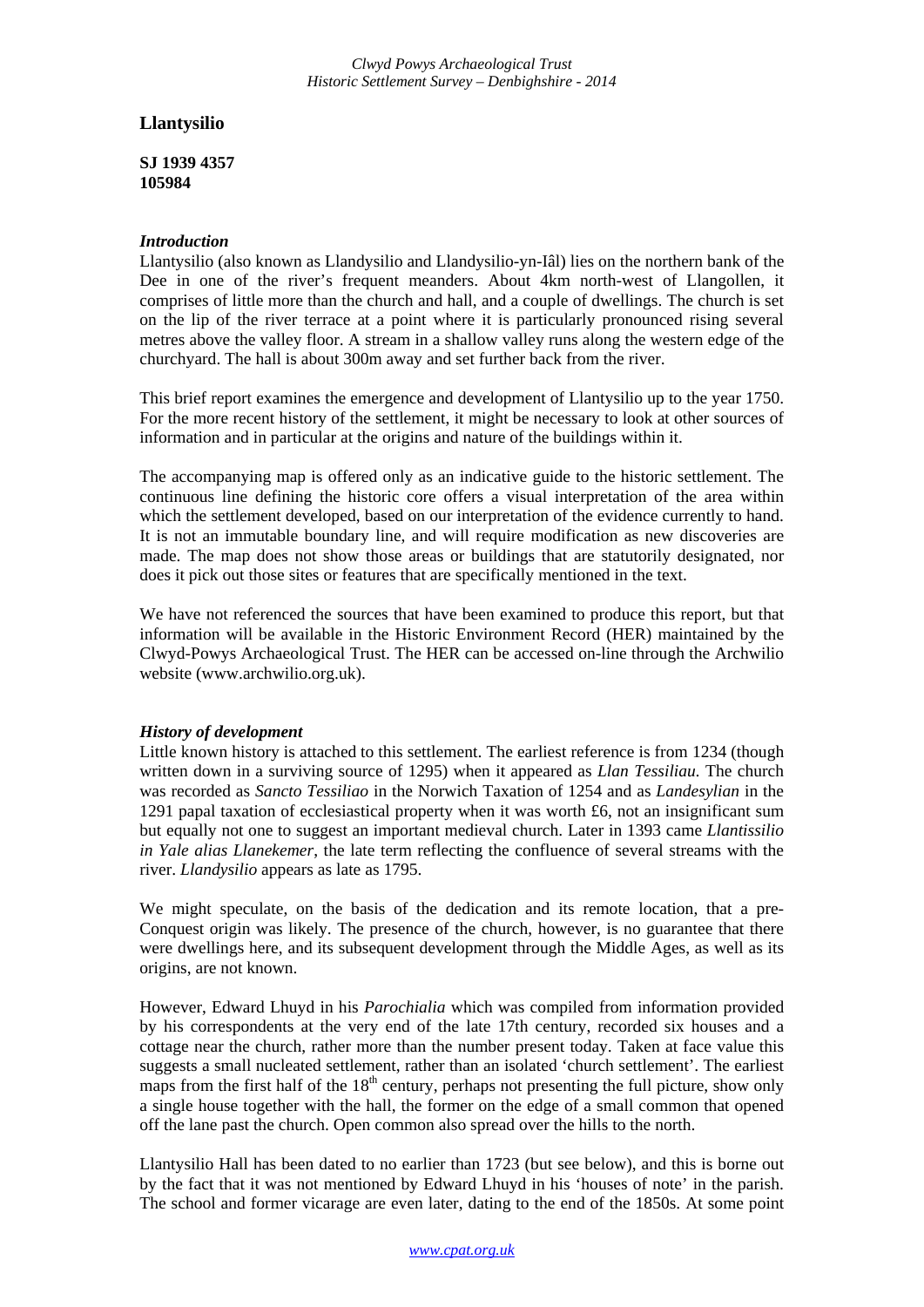#### *Clwyd Powys Archaeological Trust Historic Settlement Survey – Denbighshire - 2014*

before the tithe survey of the mid- $19<sup>th</sup>$  century, a new road (the modern thoroughfare past the church and Llantysilio Farm) was constructed.



*Llantysilio Church, photo 1766-0159, © CPAT 2014* 

## *The heritage to 1750*

St Tysilio's church (100978) is a single-chambered structure of reputedly late 15th-century date with (unconfirmed and probably unlikely) masonry survivals from 1180 and some surviving windows of the  $15<sup>th</sup>$  or  $16<sup>th</sup>$  century. A north transept was added in 1718 and there was a restoration in 1869 that included some rebuilding and further work in 1919. One window has medieval sepulchral slab fragments incorporated in its surround, the font is Perpendicular, some 15<sup>th</sup>-century stained glass survives and the wooden lectern is early.

The churchyard (19746) is polygonal in shape with virtually no convincing signs of curvilinearity. This layout appears to have been modified but little over the last three hundred years.

The present Llantysilio Hall (130216) was built in 1872-74, but the walled garden (130219) is earlier by a century and a half, broadly contemporary with the first, brick-built house on the site dated to 1723.

Tyn-y-llan (19748), adjacent to the modern road exhibits timber-framing, and has been thought to be sub-medieval in date, though this has not been corroborated. Until the  $19<sup>th</sup>$ century, it lay on the east side of a common.

Another dwelling (19749) lay immediately to the west of the churchyard in the early  $18<sup>th</sup>$ century. Shown on an early map, its precise position in relation to the stream cannot be gauged.